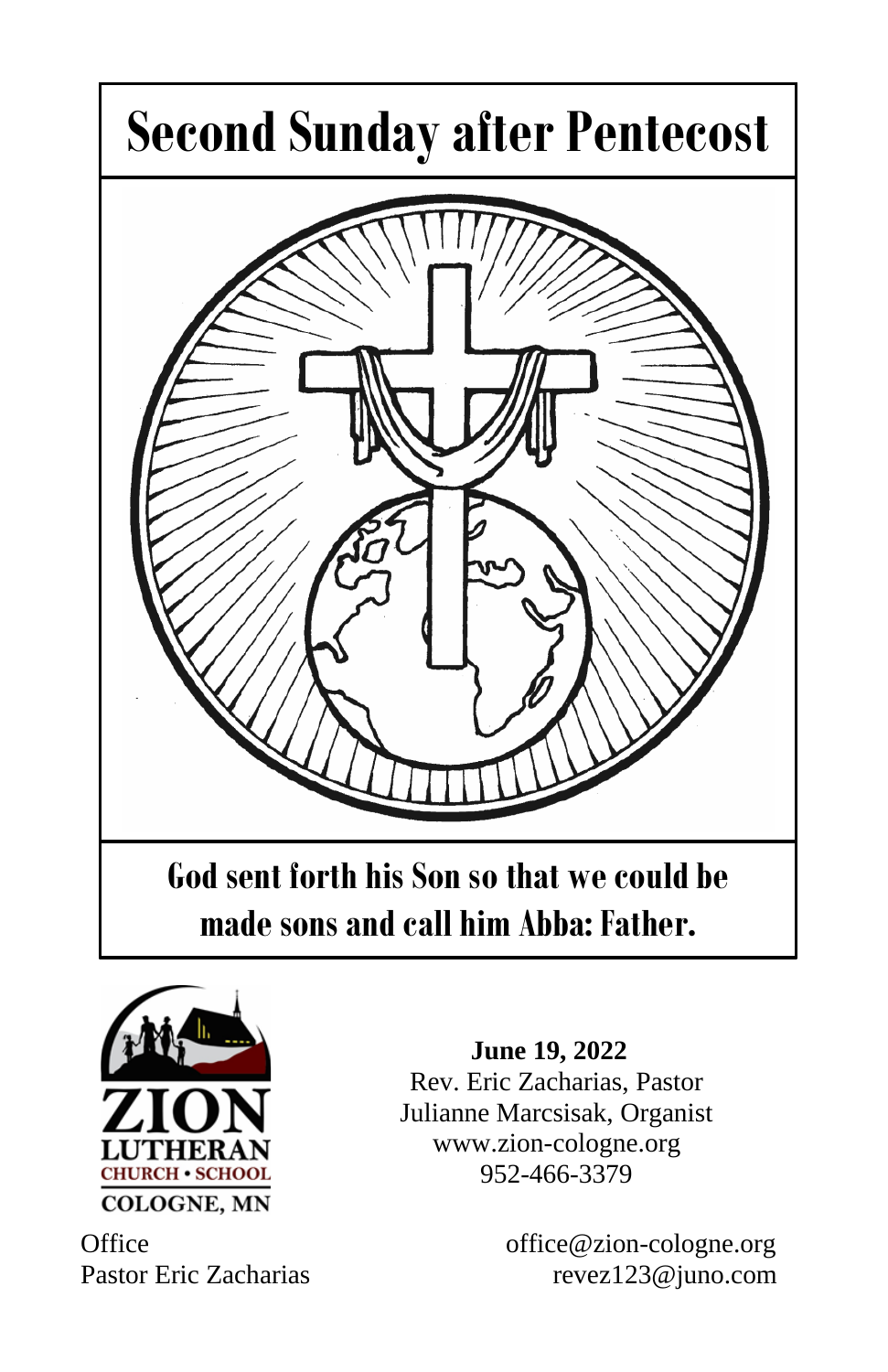**Prayer Before Worship** *Our Father in heaven, we pray for the many fathers around the world. Strengthen and encourage them as they seek to care for their families. Grant grace and courage in the midst of difficult circumstances and direction and hope, in Jesus' name. Amen.*

**This Week's Prayer List** We pray for a portion of Zion's family and friends…Nathan, Camille, Levi, and Oliver Kelzer; Jayne Klaustermeier; Juliene Klaustermeier. We pray for those under the care of a physician, undergoing treatment and therapy, for all difficulties meeting obligations, and a strong faith for every need.

**Baptism \*** Jocelyn Dane Pexa (b. July 22, 2021), daughter of Brett Steven & Samantha "Sam" Nicole (Cates) Pexa, was baptized on Saturday, June 11, 2022. Sponsors: Rachel Pexa and Daniel Cates.

**Zion's new Preschool/Kindergarten teacher is Alicia Benning.** She and her fiancé are looking for housing in the area starting August  $1<sup>st</sup>$ . They would like to find an apartment or house to rent for him, and something for her (it could be a spare room in the basement) until they get married in October. If you have something (or know of something available) contact Mr. Marcsisak at 952-649-1717.

Vacation Bible School is June 27<sup>th</sup>-July 1<sup>st</sup>, 6-8pm. Register your child online (https://form.jotform.com/221464191256151) or call the office. Cost? None! Offerings go to the mission project. Plan to come a little early the first evening to complete registration.

**VBS meeting today after church.** Adult leaders: Pick up any materials needed for your area and prepare them for next week. We will notify you when remaining materials arrive. **Decorating** for VBS will be Fri. June  $24<sup>th</sup>$  at 6pm with pizza and pop provided. Feel free to bring a snack to share and decorations you have from home. The following items are still needed for VBS: 75 popsicles with rounded tips to resemble test tubes, 2 jars of cheese whiz, 3 cartons of blueberries.

**Baptismal Banners –** The Zion Ladies Aid/LWML is seeking a volunteer (or better yet, a group of volunteers) to cross-stitch personalized Baptismal Banners for our congregation. Also, volunteers are needed to sew the backing on the Baptismal Banners and "finish" them for hanging on the display banner in church. You don't need to be a member of LA/LWML to volunteer. Interested or simply want to know more? Contact Bev Eggers at 952-466-5686.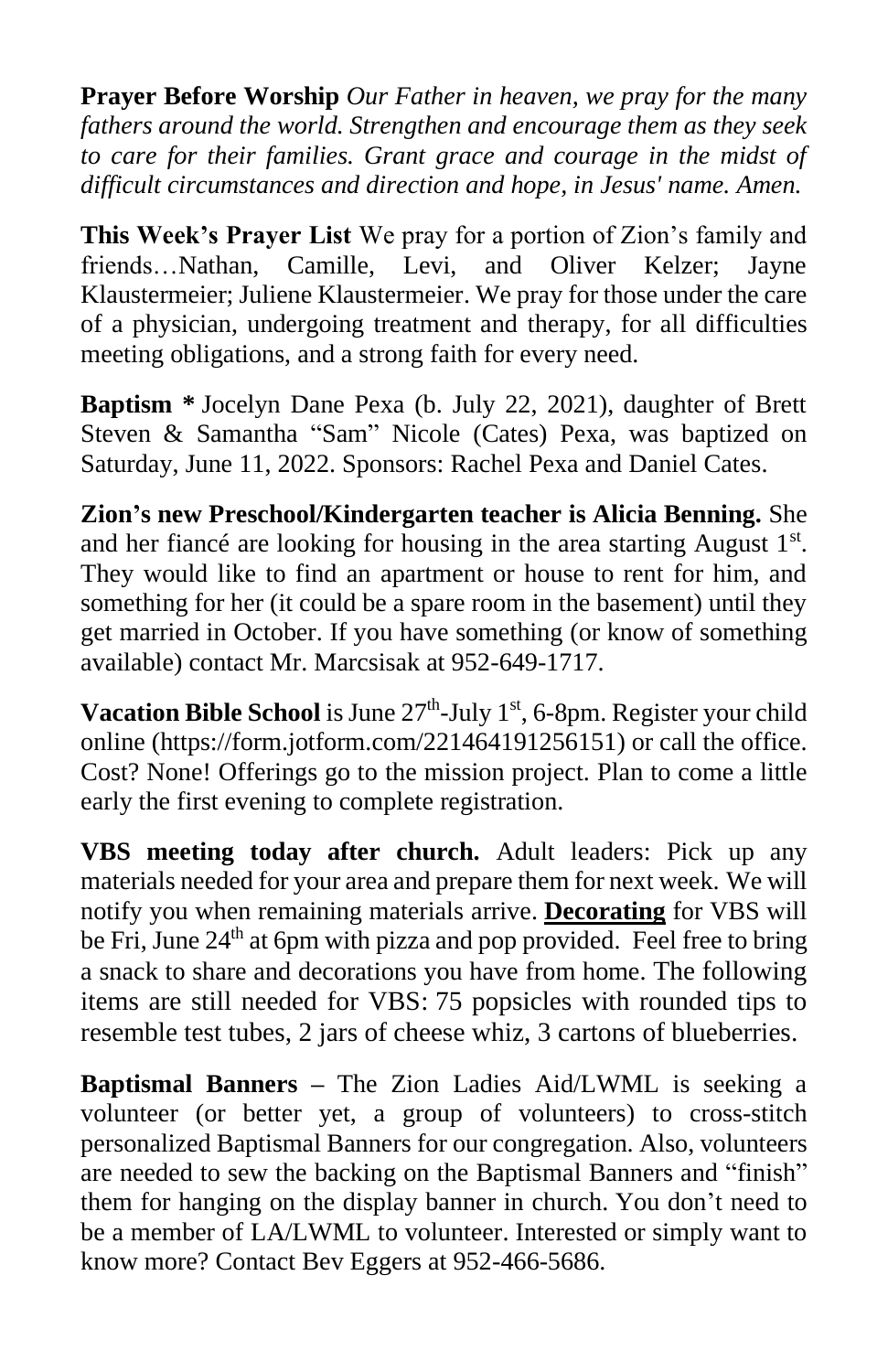**Opening Hymn # 875 "Father, We Praise Thee!"**

**P** In the Name of the Father  $\dagger$  Son  $\dagger$  Holy Spirit. **C** Amen.

## **Psalm 103 (paraphrased)**

- $\overline{\mathbf{P}}$  Come, let us bless the Lord!
- C Remember the many good things he does for us.
- P For the Lord is like a father to his children, compassionate and merciful, filled with endless love.
- C He forgives all our sins, and heals our sickness; he saves us from a life of destruction; he surrounds us with love and mercy.
- P For the Lord is like a father to his children, compassionate and merciful, filled with endless love.
- C He fills our lives with good things, and renews our strength. He is righteous in all that he does and brings justice to those who have been wronged.
- P For the Lord is like a father to his children, compassionate and merciful, filled with endless love.
- C He is not easily angered, nor does he remain angry forever. He doesn't treat us harshly or as our sins deserve.
- $\overline{P}$  For the Lord is like a father to his children, compassionate and merciful, filled with endless love.
- C For as high as the heavens are above the earth, so strong is his love toward us.
- $\bf{P}$  As far as the east is from the west, so far has he removed our sins from us.
- C For the Lord is like a father to his children, compassionate and merciful, filled with endless love.
- **P** For he knows us, inside and out. He remembers how we were made—that we are dust.
- C Our lives on earth are short—like wildflowers in the field.
- P But God's love is from everlasting to everlasting, from generation to generation:
- C To those who honor him as Lord; who listen to his voice, and do his will.

## **Hymn # 506 "Glory Be to God the Father!"**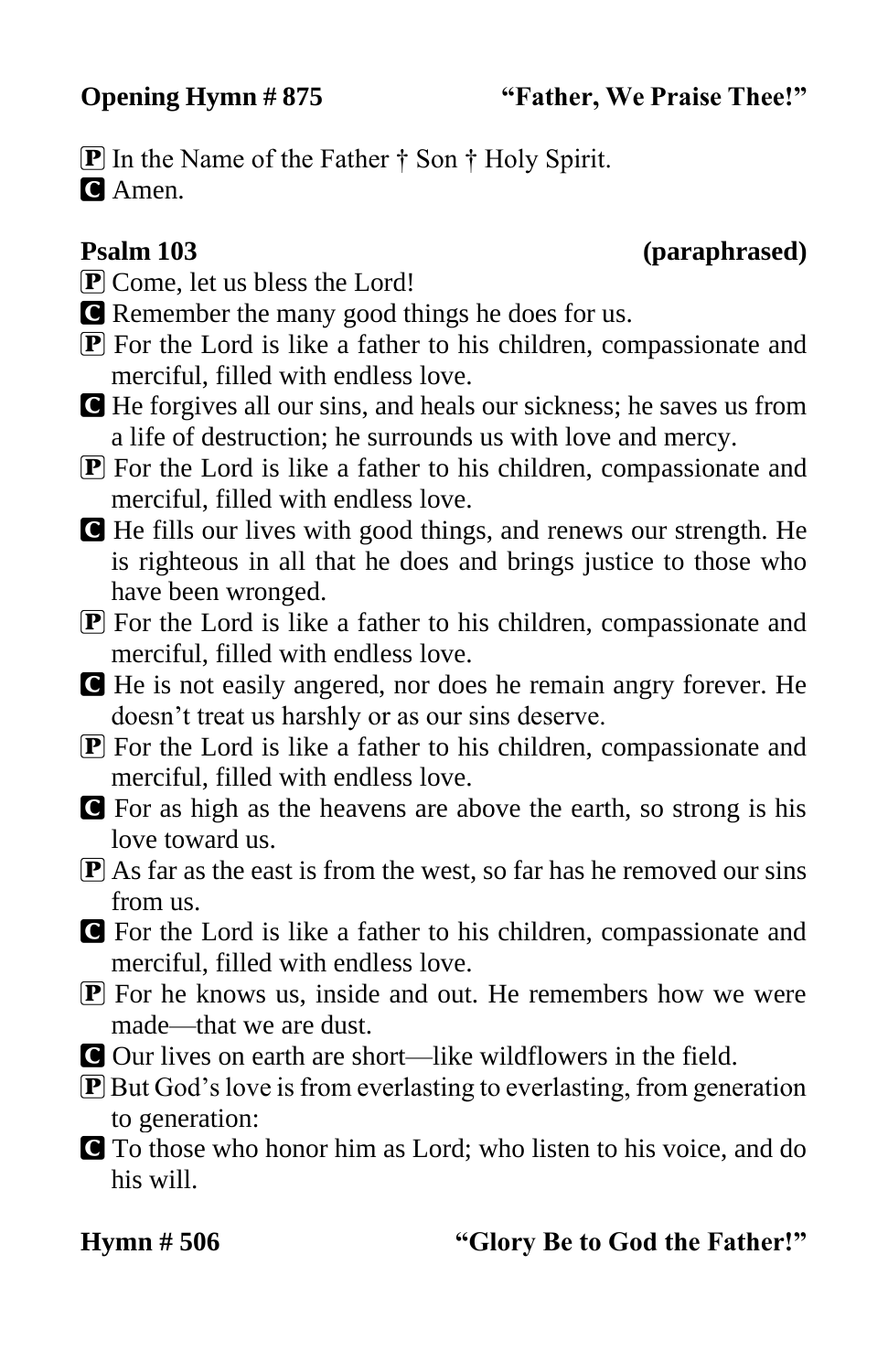**Collect** *O God, You have prepared for those who love You such good things as surpass our understanding. Cast out all sins and evil desires from us, and pour into our hearts Your Holy Spirit to guide us into all blessedness; through Jesus Christ, Your Son, our Lord, who lives and reigns with You and the Holy Spirit, one God, now and forever. Amen!*

## **Old Testament Reading Isaiah 65:1-9**

**P** This is the word of the Lord. C Thanks be to you, O God.

 $\boxed{\mathbf{P}}$  This is the word of the Lord.  $\boxed{\mathbf{C}}$  Thanks be to you, O God.

P Our Gospel Reading is from St. Luke, chapter 8. C Praise be to you, O Lord.

**P** This is the Gospel of our Lord. **C** Praise be to you, O Christ.

**The Apostles' Creed**

**Children's Message**

**Sermon Hymn # 826 "Hark, the Voice of Jesus Calling"**

**Sermon Why Don't You Leave Me Alone! Luke 8:28** *Even though it may be rejected, God delivers mercy & grace.*

# **Hymn # 725 "Children of the Heavenly Father"**

## **Prayers & Lord's Prayer**

**P** Bless the Lord, O you his angels, you mighty ones who do his word, obeying the voice of his word!

C Bless the Lord, all his hosts, his ministers, who do his will!

P Bless the Lord, all his works, in all places of his dominion.

C Bless the Lord, O my soul!

 $\mathbf{P}$  The Lord bless you  $\dagger$  shine upon you  $\dagger$  and give you peace.

C Amen!

**Epistle Reading Galatians 3:23-4:7** 

Gospel Reading Luke 8:26-39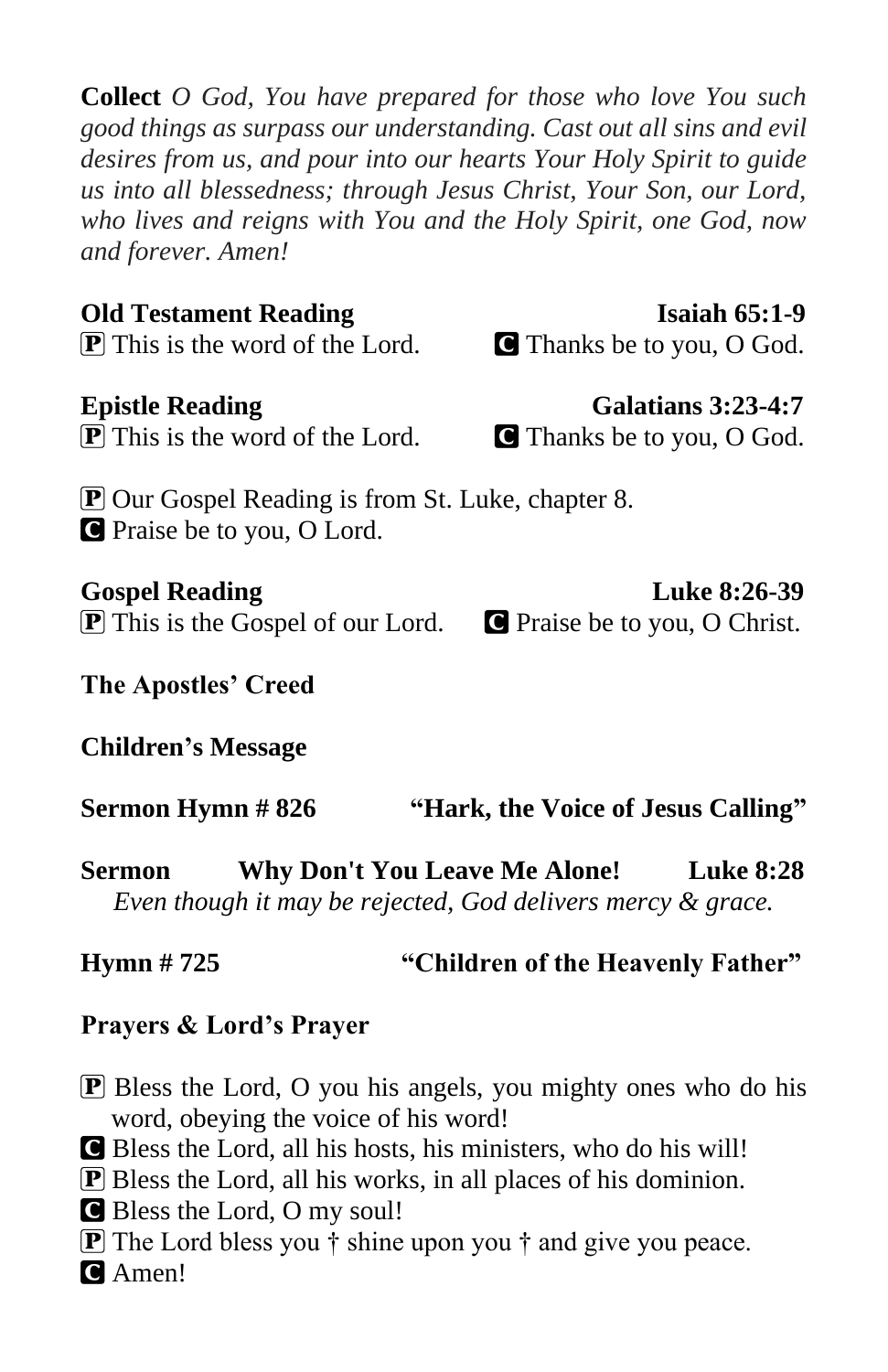## **Doxology - a capella**

*Praise God from Whom all blessings flow; Praise Him all creatures here below; Praise Him all of ye heavenly host; Praise Father, Son and Holy Ghost*

**Sermon Notes \*** When Jesus went across the sea of Galilee, it was for one purpose: to cast out the legions of demons possessing the man. He left the man there so he could go back to his people as a new man. The results are astounding. Your purpose in life is similar. God baptized you to serve a purpose. Even the little things can make a profound difference. Leave the world a better place than you found it. Do it in Jesus' Name! Amen!

| <b>Finances</b>                  |                  |  |
|----------------------------------|------------------|--|
| Salary:                          |                  |  |
| Beginning Balance $(1/1/2022)$   | \$61,721.74      |  |
| <b>YTD</b> Income                | \$129,885.36     |  |
| <b>YTD Expenses</b>              | $-$ \$198,176.12 |  |
| Current Balance (6/2)            | $-$ \$6,569.02   |  |
| <b>Missions:</b>                 |                  |  |
| Year to date total $(5/20)$      | \$3,520.00       |  |
| <b>Budgeted</b>                  | \$3,520.00       |  |
| Non-budgeted                     | \$0              |  |
| 2022 Pledged                     | \$6,500.00       |  |
| 2022 Goal                        | \$15,000.00      |  |
| LHS:                             |                  |  |
| Year to date total $(5/20)$      | \$18,542.66      |  |
| 2022 Commitment                  | \$21,395.00      |  |
| Per communicant member           | \$55.00          |  |
| <b>Building/Repair Fund:</b>     |                  |  |
| Account Balance (5/19)           | \$15,345.74      |  |
| Suggested household contribution | \$550.00         |  |